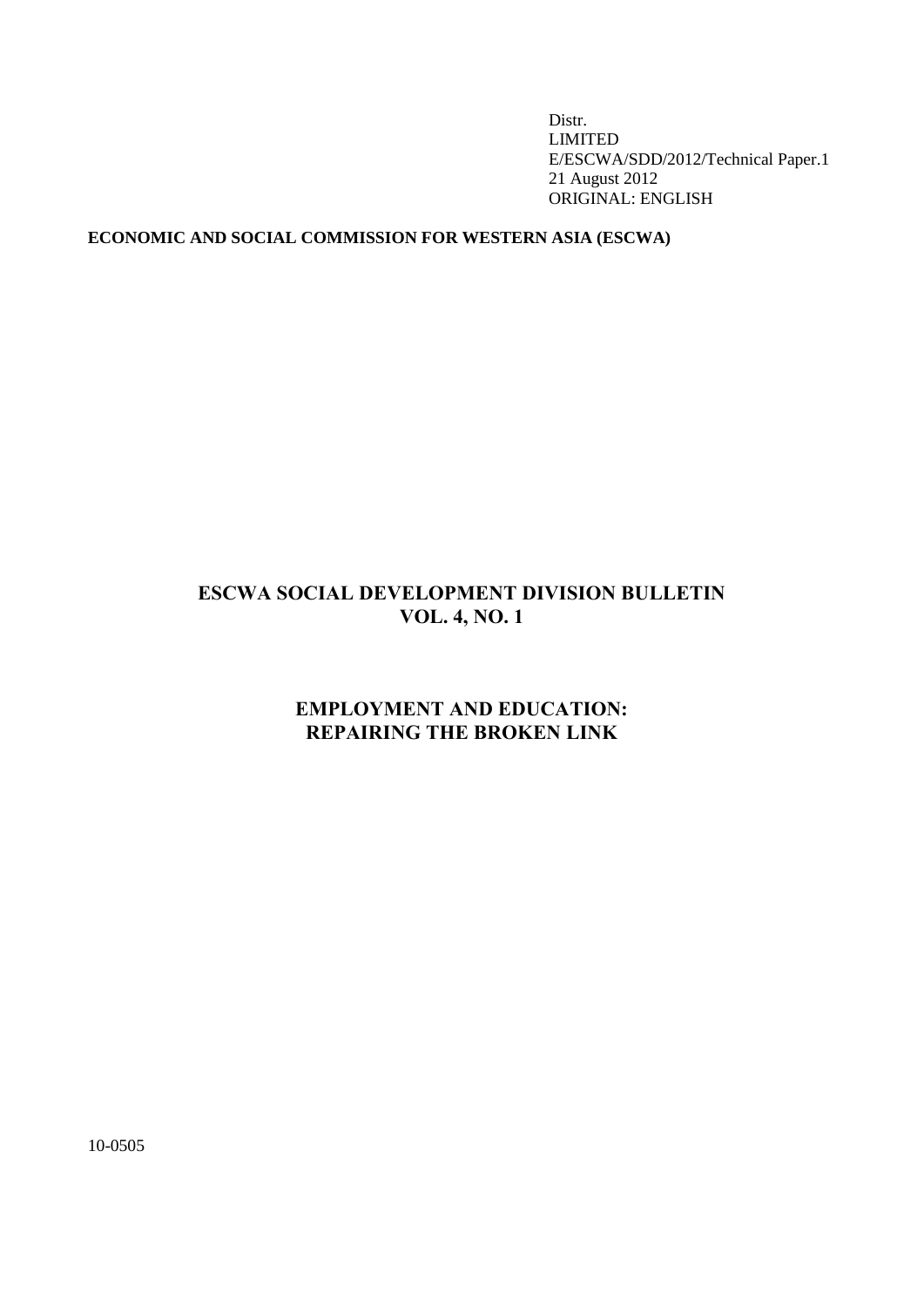## **I. EMPLOYMENT AND EDUCATION: A BROKEN LINK**

Employment and decent work are among the most challenging issues in many countries around the globe. Employment data are closely monitored as the key indicators of development and well-being, for decent work lays the foundation for an independent and self-defined life. The Millennium Development Goals reflect the importance of productive and decent work, a target of Goal 1 to eradicate extreme poverty and hunger.

|  | TABLE. PROGRESS TOWARDS THE MILLENNIUM DEVELOPMENT GOALS, GOAL 1 |  |  |  |  |
|--|------------------------------------------------------------------|--|--|--|--|
|--|------------------------------------------------------------------|--|--|--|--|

|                          | Africa   |             | Asia    |               |          |         |                | Latin America | Caucasus &          |
|--------------------------|----------|-------------|---------|---------------|----------|---------|----------------|---------------|---------------------|
| <b>Goals and Targets</b> | Northern | Sub-Saharan | Eastern | South-Eastern | Southern | Western | <b>Oceania</b> | & Caribbean   | <b>Central Asia</b> |

GOAL  $1 \mid$  Eradicate extreme poverty and hunger

| Reduce extreme                      | low                             | very high                               | moderate                        | high                            | very high                               | low                             | very high                               | moderate                              | low                                   |
|-------------------------------------|---------------------------------|-----------------------------------------|---------------------------------|---------------------------------|-----------------------------------------|---------------------------------|-----------------------------------------|---------------------------------------|---------------------------------------|
| poverty by half                     | poverty                         | poverty                                 | poverty                         | poverty                         | poverty                                 | poverty                         | poverty                                 | poverty                               | poverty                               |
| Productive<br>and decent employment | large deficit in<br>decent work | very large<br>deficit in<br>decent work | large deficit in<br>decent work | large deficit in<br>decent work | very large<br>deficit in<br>decent work | large deficit in<br>decent work | very large<br>deficit in<br>decent work | moderate<br>deficit in<br>decent work | moderate<br>deficit in<br>decent work |

*Source:* [http://www.un.org/millenniumgoals/pdf/2012\\_Progress\\_E.pdf](http://www.un.org/millenniumgoals/pdf/2012_Progress_E.pdf)*.*

In Arab economies today, the quantity, quality and stability of employment are among the biggest concerns. Youth employment is a burning issue as it is often double the overall unemployment rate. The rates of youth unemployment in Western Asia are among the highest in the world.

In 2010, the 15-24 age group constituted 45 per cent of all unemployed Iraqis, 50 per cent of unemployed Jordanians and 63 per cent of unemployed Egyptians. In Oman, the percentage is even higher: among nationals almost 64 per cent of the unemployed are 15-24 years of age and 88 per cent are under 30. In Jordan, Palestine, Saudi Arabia and the Syrian Arab Republic, the unemployment rate of youth is double the overall unemployment rate. $<sup>1</sup>$ </sup>

It is projected that more than 400 million new jobs will be needed over the next decade to keep unemployment from rising.

Furthermore, between 2010 and 2015, as many as 4.5 million GCC nationals are expected to enter the labour force, while current figures show that GCC economies employ only some 5 million nationals.

*Source*: ILO, 2012, p. 9, and NCB, 2012, p. 15.

During periods of economic growth in the past, some progress was made on the quantity of jobs. Nevertheless, among all world regions, the Middle East and North Africa has the second highest share of vulnerable employment, $2$  which points to very low job quality.

A higher level of education does not protect against unemployment in the region

Consequently, and unlike other world regions, unemployment in the Arab region has a significant impact on educated workers. Their less educated counterparts are more likely to be employed.

1

 $\overline{\phantom{a}}$  , where  $\overline{\phantom{a}}$ 

<sup>&</sup>lt;sup>1</sup> ESCWA, 2012, p. 11.

<sup>&</sup>lt;sup>2</sup> http://data.worldbank.org/topic/labor-and-social-protection.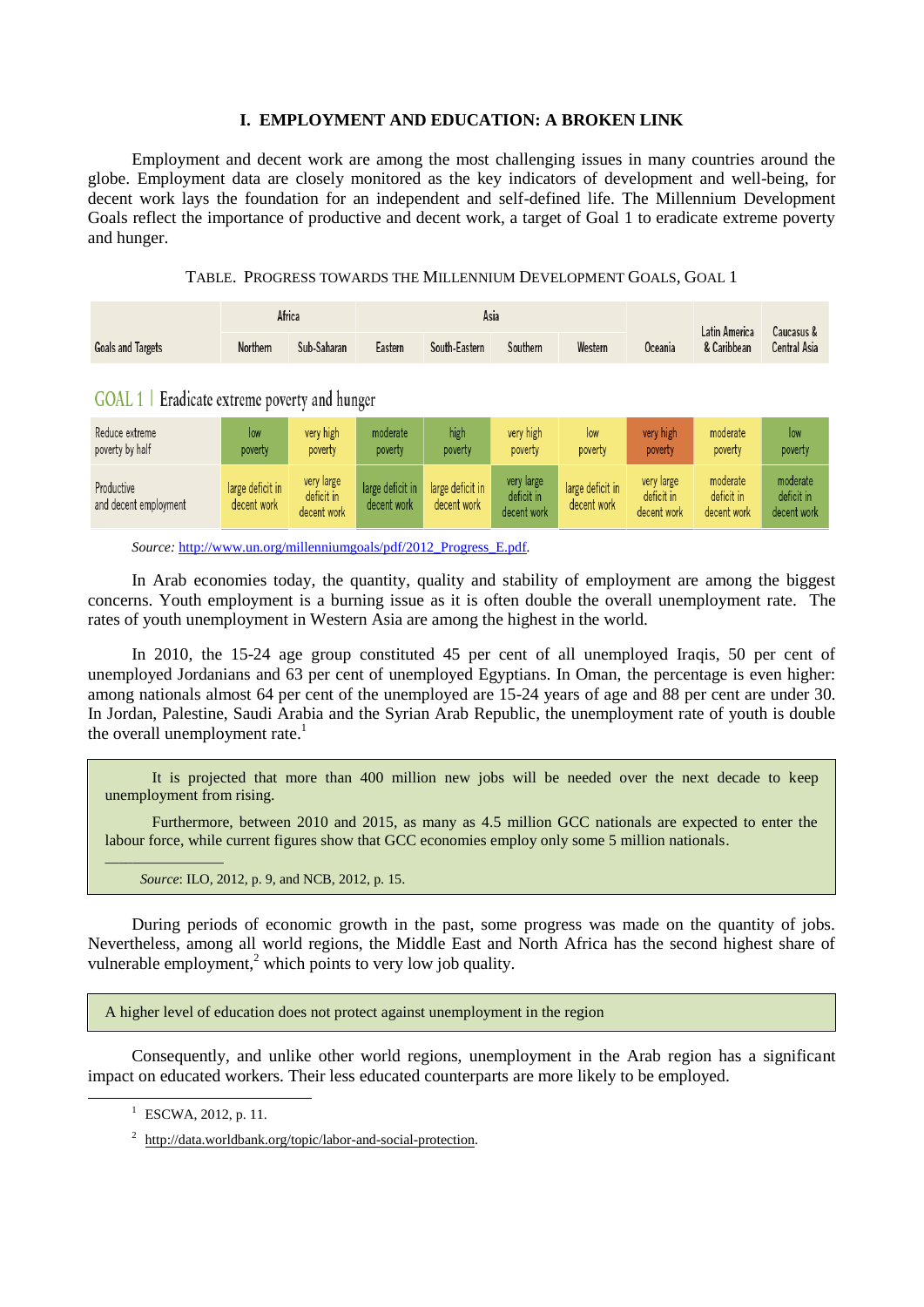





*Sources*: Bahrain, LFS, 2004; Egypt, LFS, 2009 (data from CAPMAS); Lebanon, National Survey of Household Living Conditions, 2007 ("age group 65+" only contains data for individuals aged 65-69); Oman, LFS, 2008; Palestine, LFS, Database 2000-2010; Saudi Arabia, LFS, 2009; Syrian Arab Republic, LFS, 2008; United Arab Emirates, LFS, 2009.

*Note*: Education level designations are consolidated.

These trends are a symptom of the dysfunctional relationship between the labour market and the broader social and economic policy system, which needs to be addressed in a coordinated manner.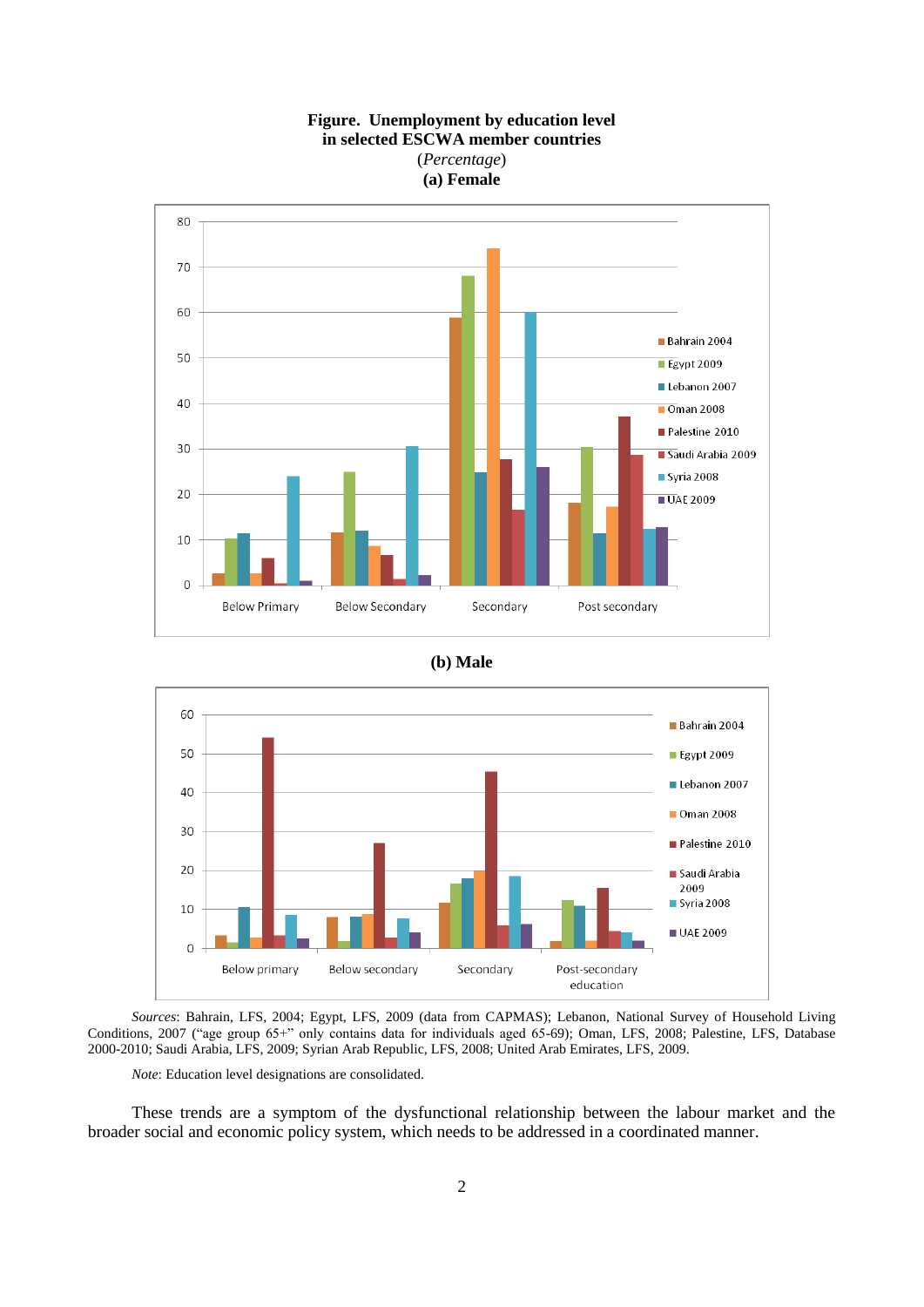### **II. THE LABOUR MARKET**

With a growing population and increasing number of new entrants to the labour force, demographics are often blamed for high youth unemployment in Western Asia. However, a closer look reveals that unemployment reflects the inability of the labour market to integrate new entrants and a dysfunctional relationship between education systems and labour markets.

#### AN INFLATED PUBLIC SECTOR

The public sector is the major employer in the region. It provides nearly one-third of total employment<sup>3</sup> and absorbs a disproportionate share of better educated workers. In addition, the comparably comfortable wages, benefits, and work conditions in the public sector are rarely matched by work conditions and wages in the private sector. As a result, many educated youth prefer to wait for a public sector job rather than accept a position within the private sector.

In the past, several countries attempted to downsize or freeze public sector employment, but the consequence of this was higher unemployment, especially among educated youth. Nevertheless, the public sector remains the favoured employer in most Arab countries, especially in GCC countries. In May 2012 the head of the Emirates National Development Programme called publicly for a stop in public sector employment in order to encourage more balanced employment across economic sectors.<sup>4</sup>

#### A LIMITED PRIVATE SECTOR

The private sector is not yet able to absorb all qualified workers because it is characterized by a limited number of skilled jobs and a high proportion of low-skill, low-wage, low productivity employment. Dependency on natural resources is partly the reason for low productivity and some countries have employed successful diversification strategies. Manufacturing is now the largest sector in Egypt and Jordan and is also increasing in many GCC countries, but labour productivity is comparably low. As a rule, the fastest growing sectors are those with the lowest productivity per person employed.<sup>5</sup> The construction sector is a case in point in Bahrain, Iraq, Jordan, Kuwait, Oman, Qatar, the Sudan, the Syrian Arab Republic, the United Arab Emirates and Yemen.

Low labour productivity indicates that the knowledge component of the economy is deriving little benefit from educated workers. Out of 14 Arab countries included in the *Arab World Competitiveness Review*, only the economies of Bahrain and the United Arab Emirates are classified as innovation-driven. Eight economies are classified as efficiency-driven (Jordan, Lebanon, Morocco, Oman, Qatar, Saudi Arabia, the Syrian Arab Republic and Tunisia), while Algeria, Egypt, Kuwait and Libya largely depend or their resource endowment and are classified as factor-driven economies.<sup>6</sup>

In the region, enterprise surveys show that an inadequately educated workforce is ranked among the four most limiting factors for business development.<sup>7</sup>

#### A GROWING INFORMAL SECTOR

A large informal sector, characterized by micro and small enterprises is the mirror image of economies that have a limited formal sector and are dominated by public employment. The World Bank recently

-

 $3$  ILO, 2009, p. 8.

 $4$  NCB, 2012, p. 17.

<sup>5</sup> ESCWA, 2012, p. 57.

<sup>6</sup> World Economic Forum, 2010, pp. 8 and 9.

<sup>7</sup> Ibid., pp. 30-55.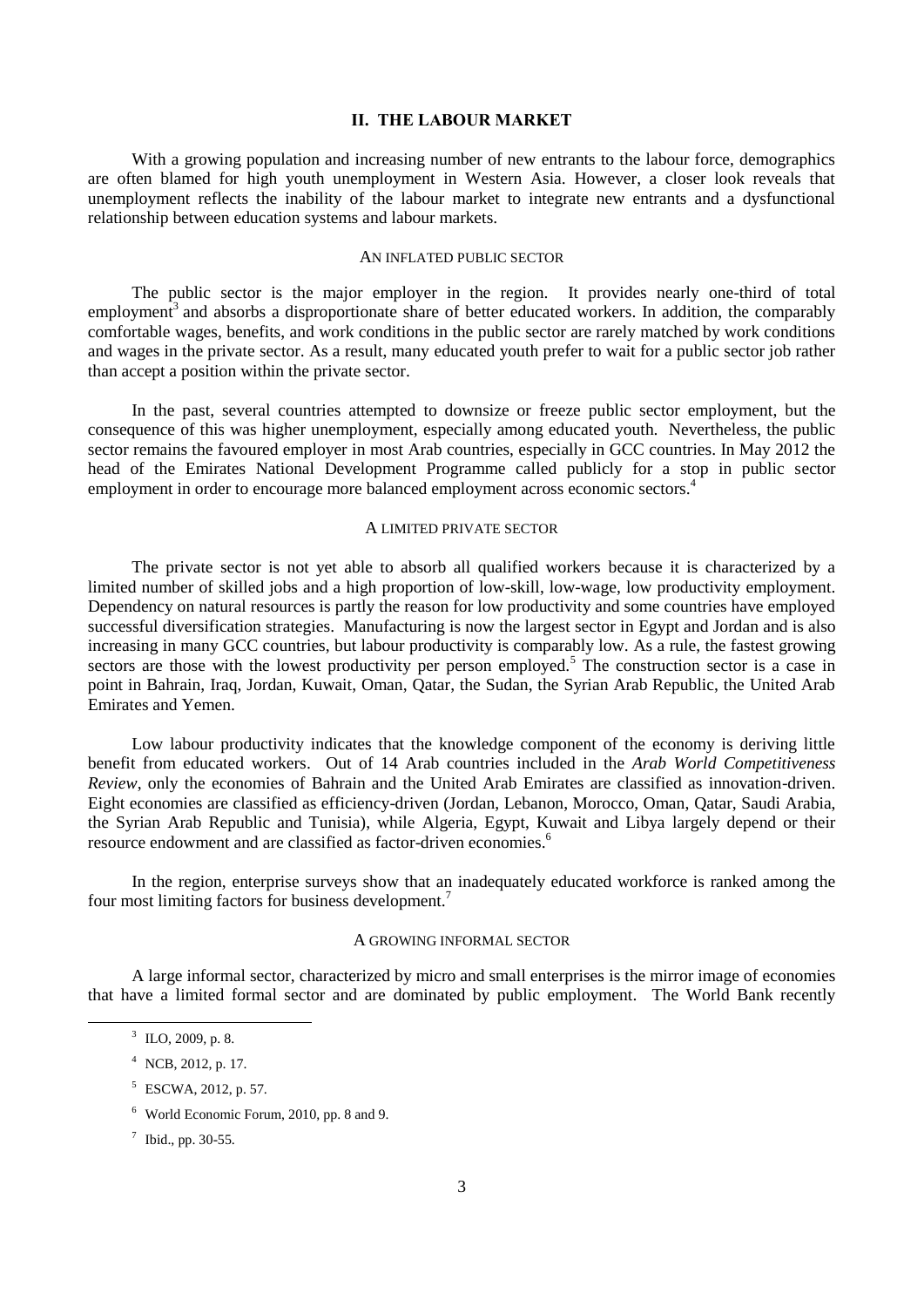reported that the economies of some Arab countries are among the most informal in the world.<sup>8</sup> Under ideal circumstances a small start-up firm can grow into a very competitive, efficient and productive enterprise, however circumstances are not ideal for the majority of microenterprises in the informal sector. Educated workers strive for better employment in the formal sector, and informal labour in most countries is directly correlated with lower education,<sup>9</sup> which limits productivity growth.

Thus, there is a double mismatch between the demand and supply of labour in the region:

- The narrow economic base does not provide sufficient skilled jobs for educated workers;
- The education system does not produce workers with the expected quality of knowledge and employable skills.

## **III. THE LABOUR-EDUCATION MISMATCH**

The mismatch between the labour market and the education system in most Arab countries stems partly from their legacy of generous public sector employment. In pursuit of a public sector job, many people studied humanities. Consequently, international tests have shown lower mathematical and technical skills in Arab countries than in other countries.<sup>10</sup>

In many countries, especially western countries, vocational training is the main tool to align knowledge and skills with the needs of the labour market. Vocational training is insufficiently developed in many Arab countries. Among GCC countries, Bahrain graduates 24 per cent of youth with a vocational education. In Saudi Arabia, this was only 9 per cent and in the other GCC countries the share is even lower.<sup>11</sup>

In addition, education quality often suffers because the curricula and teaching methods focus on rote learning and memorization. Such methods do little to foster higher cognitive learning, problem-solving and decision making skills, which are in demand in the age of globalization.

### **IV. REFORMING EDUCATION**

In 2010, 18 ministers for education from across the Arab region met to draft a commitment to education reform. The Doha Declaration on "Quality of Education for All" emphasized equity and equality in access to education, the need to create a culture of quality and accountability in education and the intention to establish a joint Arab evaluation system on education quality. In cooperation with ministries of education, the Arab Observatory for Education would develop benchmarks and regional databases.

Quality performance indicators are as follows:

- Access;
- Equity;
- Quality;
- Efficiency;
- Relevance;
- Knowledge economy readiness.<sup>12</sup>

-

 $8$  World Bank, 2011, p. vii.

<sup>&</sup>lt;sup>9</sup> Ibid., pp. 12-14.

<sup>&</sup>lt;sup>10</sup> TIMSS, 2007.

 $11$  NCB, 2012, p. 19.

<sup>12</sup> [http://go.worldbank.org/TTBTRWV7B0.](http://go.worldbank.org/TTBTRWV7B0)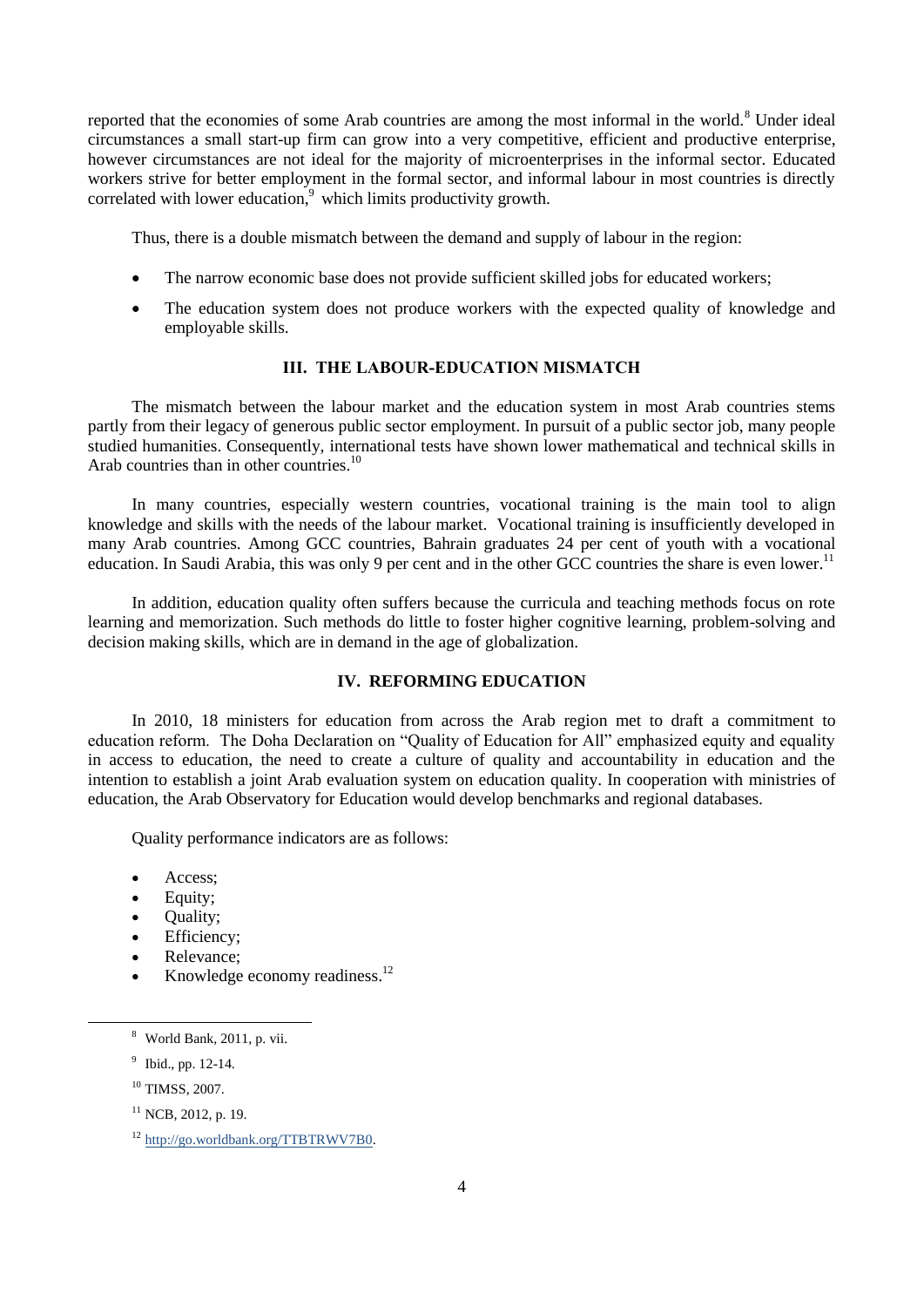According to available data, the biggest information deficits are in the indicators related to 'relevance' (youth unemployment rate, inadequately educated workforce), in those related to 'knowledge economy readiness', as well as in 'equity', particularly in the correlation between education and household wealth.<sup>13</sup>

In January 2012, the Arab Regional Agenda on Improving Education Quality was launched in Tunis by the Arab League Educational, Cultural and Scientific Organization (ALECSO). It comprises five regional programmes related to different aspects of quality as follows:

- Teacher Policies;
- Monitoring and Evaluation of Learning Outcomes;
- Entrepreneurship;
- Early Childhood Development;
- Curriculum Innovation, ICTs and Qualifications.<sup>14</sup>

## **V. VOCATIONAL EDUCATION DONE RIGHT**

Training and vocational education (TVET) programmes are not new to the region but they have been unsuccessful in linking training to employment for several reasons.

First, students see these programs as a less attractive option, as the "second choice" behind higher education. TVET programs usually capture those who have performed poorly in compulsory education and lack the basic skill set to be successful on the job.

Second, vocational systems were often poorly designed and implemented. They did not respond to the skills needed in the labour markets because they were implemented without an analysis of the skills the market needed. The programmes weren't part of a national strategy and were not coordinated with the private sector.<sup>15</sup>

In the region, INJAZ Al Arab and the World Economic Forum are supporting the entrepreneurship component in the regional agenda for better education. It aims to promote better business skills and improve technical and vocational educational training programmes.

The initiative began in Jordan in 2004 and has extended to 11 countries in the Middle East and North Africa since then. INJAZ Al Arab works in partnership with the ministries of education and has built a partnership network of more than 200 corporations. It provides training with a focus on leadership, business, economics, problem-solving, communication and other soft skills. The curriculum is continuously adapted to fit local needs and job placement activities include job fairs, job shadowing and internships.<sup>16</sup>

## **VI. ADAPTING TO THE LOCAL LEVEL**

Egypt has explored a solution to unemployment that gives due attention to local, decentralized labour markets. The Vocational Education Programme is led by the ministry of education and works in cooperation with various ministries, the private sector and civil society. The Programme has established regional employment networks and introduced mechanisms for regional labour market monitoring to ensure that the demands of the local labour market are met. This structure also allows for the monitoring of training quality and relevance. The programme matches participants with apprenticeships and has reached more than 20,000

1

<sup>13</sup> [http://go.worldbank.org/DT1IIYIDY0.](http://go.worldbank.org/DT1IIYIDY0)

<sup>14</sup> [http://go.worldbank.org/YPOK5B0EE0.](http://go.worldbank.org/YPOK5B0EE0)

<sup>15</sup> Bardak, 2005.

<sup>&</sup>lt;sup>16</sup> [http://www.injaz.org.jo/SubDefault.aspx?PageId=186&MenuId=24.](http://www.injaz.org.jo/SubDefault.aspx?PageId=186&MenuId=24)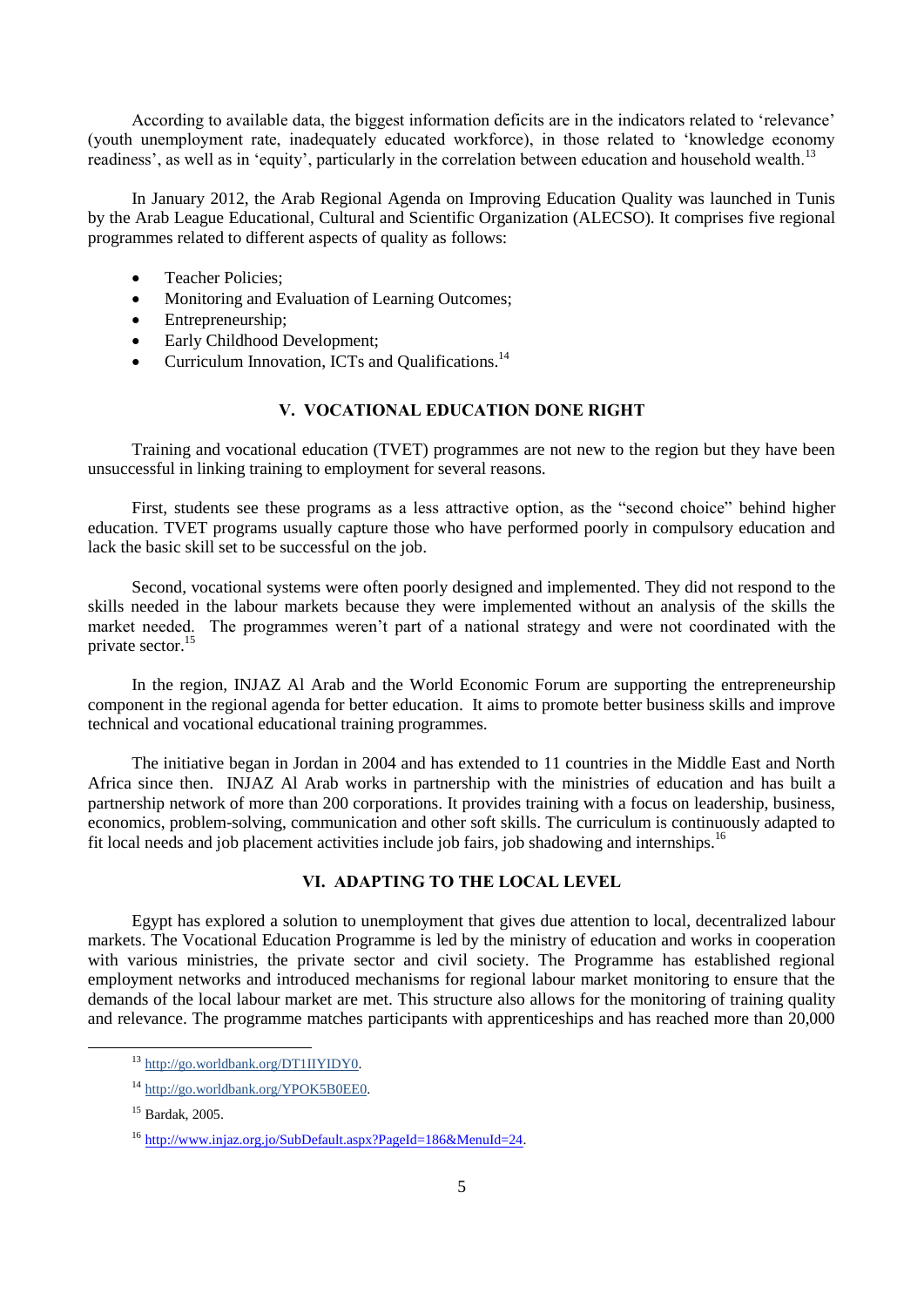young people. Evidence of its success is that 85 per cent of participants received job offers from the participating businesses.<sup>17</sup>

## **VII. COORDINATION OF EDUCATION, ECONOMIC AND LABOUR MARKET POLICIES**

Improving the knowledge and skills of the population by educational reform will do little to address the mismatch between labour and education unless these changes are complemented by appropriate economic policies. Avenues for intervention include public sector reform, policies to foster the growth of the private sector through sound competition policies and transparent economic regulation.

Some of the countries in the region must review their labour migration policies and make adjustments to the system of wages and salaries. Current disparities in wages, work conditions and social security hinder the mobility of labour across sectors and the development of a national workforce.<sup>18</sup>

Success ultimately depends on the mechanisms each country can devise to encourage innovation and reward those with the courage to try new ideas and approaches. A solid education system is a good start, which must be complemented by a transparent and fair labour market.

1

<sup>&</sup>lt;sup>17</sup> GTZ, 2009.

<sup>18</sup> NCB, 2012, pp. 20-21.